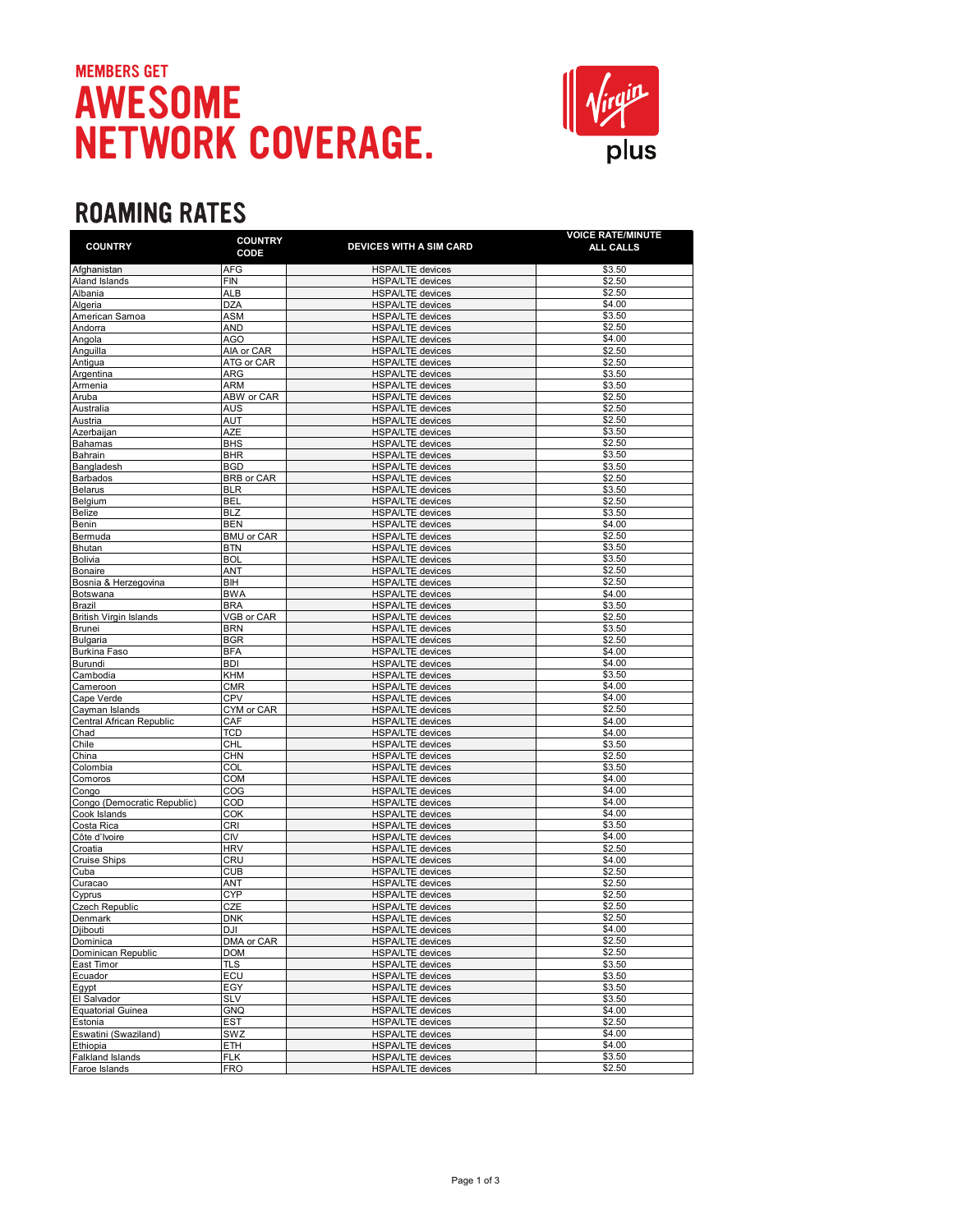| <b>COUNTRY</b>                             | <b>COUNTRY</b><br>CODE          | <b>DEVICES WITH A SIM CARD</b>                     | <b>VOICE RATE/MINUTE</b><br>ALL CALLS |
|--------------------------------------------|---------------------------------|----------------------------------------------------|---------------------------------------|
| Fiji                                       | FJI                             | <b>HSPA/LTE</b> devices                            | \$3.50                                |
| Finland                                    | <b>FIN</b>                      | <b>HSPA/LTE</b> devices                            | \$2.50                                |
| France                                     | <b>FRA</b>                      | <b>HSPA/LTE</b> devices                            | \$2.50                                |
| French Guiana<br>French Polynesia          | <b>GLP</b><br>PYF               | <b>HSPA/LTE</b> devices<br><b>HSPA/LTE</b> devices | \$2.50<br>\$3.50                      |
| Gabon                                      | GAB                             | <b>HSPA/LTE</b> devices                            | \$4.00                                |
| Gambia                                     | GMB                             | <b>HSPA/LTE</b> devices                            | \$4.00                                |
| Georgia                                    | GEO                             | <b>HSPA/LTE devices</b>                            | \$3.50                                |
| Germany<br>Ghana                           | DEU<br>GHA                      | <b>HSPA/LTE</b> devices<br><b>HSPA/LTE devices</b> | \$2.50<br>\$4.00                      |
| Gibraltar                                  | GIB                             | <b>HSPA/LTE</b> devices                            | \$2.50                                |
| Greece                                     | <b>GRC</b>                      | <b>HSPA/LTE</b> devices                            | \$2.50                                |
| Greenland<br>Grenada                       | <b>GRL</b><br><b>GRD or CAR</b> | <b>HSPA/LTE</b> devices<br><b>HSPA/LTE devices</b> | \$2.50<br>\$2.50                      |
| Guadeloupe                                 | <b>GLP</b>                      | HSPA/LTE devices                                   | \$2.50                                |
| Guam                                       | <b>GUM</b>                      | <b>HSPA/LTE devices</b>                            | \$3.50                                |
| Guatemala                                  | <b>GTM</b>                      | <b>HSPA/LTE</b> devices                            | \$3.50                                |
| Guernsey<br>Guinea                         | <b>GBR</b><br>GIN               | <b>HSPA/LTE</b> devices<br><b>HSPA/LTE</b> devices | \$2.50<br>\$4.00                      |
| Guinea-Bissau                              | <b>GNB</b>                      | <b>HSPA/LTE</b> devices                            | \$4.00                                |
| Guyana                                     | GUY                             | <b>HSPA/LTE</b> devices                            | \$3.50                                |
| Haiti                                      | HTI or CAR                      | <b>HSPA/LTE</b> devices                            | \$2.50                                |
| Honduras<br>Hong Kong                      | HND<br>HKG                      | <b>HSPA/LTE</b> devices<br><b>HSPA/LTE</b> devices | \$3.50<br>\$2.50                      |
| Hungary                                    | HUN                             | <b>HSPA/LTE devices</b>                            | \$2.50                                |
| Iceland                                    | ISL                             | <b>HSPA/LTE</b> devices                            | \$2.50                                |
| In-flight services                         | AIR                             | <b>HSPA/LTE</b> devices                            | \$4.00                                |
| India                                      | IND<br><b>IDN</b>               | <b>HSPA/LTE</b> devices                            | \$3.50<br>\$3.50                      |
| Indonesia<br>Iraq                          | <b>IRQ</b>                      | <b>HSPA/LTE devices</b><br><b>HSPA/LTE</b> devices | \$3.50                                |
| Ireland                                    | <b>IRL</b>                      | <b>HSPA/LTE</b> devices                            | \$2.50                                |
| Isle of Man                                | GBR                             | <b>HSPA/LTE</b> devices                            | \$2.50                                |
| Israel                                     | <b>ISR</b><br><b>ITA</b>        | <b>HSPA/LTE</b> devices                            | \$2.50<br>\$2.50                      |
| Italy<br>Jamaica                           | JAM or CAR                      | <b>HSPA/LTE devices</b><br><b>HSPA/LTE</b> devices | \$2.50                                |
| Japan                                      | JPN                             | <b>HSPA/LTE devices</b>                            | \$2.50                                |
| Jersey                                     | <b>GBR</b>                      | <b>HSPA/LTE</b> devices                            | \$2.50                                |
| Jordan                                     | JOR                             | <b>HSPA/LTE devices</b>                            | \$3.50<br>\$3.50                      |
| Kazakhstan<br>Kenya                        | KAZ<br><b>KEN</b>               | <b>HSPA/LTE devices</b><br><b>HSPA/LTE</b> devices | \$4.00                                |
| Kiribati                                   | <b>KIR</b>                      | <b>HSPA/LTE devices</b>                            | \$3.50                                |
| Kosovo                                     | SVN or SRB                      | <b>HSPA/LTE</b> devices                            | \$2.50                                |
| Kuwait                                     | <b>KWT</b>                      | <b>HSPA/LTE devices</b>                            | \$3.50                                |
| Kyrgyzstan<br>Laos                         | KGZ<br><b>LAO</b>               | <b>HSPA/LTE devices</b><br><b>HSPA/LTE devices</b> | \$3.50<br>\$3.50                      |
| Latvia                                     | LVA                             | <b>HSPA/LTE</b> devices                            | \$2.50                                |
| Lebanon                                    | LBN                             | <b>HSPA/LTE devices</b>                            | \$3.50                                |
| Lesotho                                    | <b>LSO</b><br>LBR               | <b>HSPA/LTE devices</b>                            | \$4.00<br>\$4.00                      |
| Liberia<br>Libya                           | LBY                             | <b>HSPA/LTE</b> devices<br><b>HSPA/LTE</b> devices | \$4.00                                |
| Liechtenstein                              | LIE or CHE                      | <b>HSPA/LTE</b> devices                            | \$2.50                                |
| Lithuania                                  | LTU                             | <b>HSPA/LTE</b> devices                            | \$2.50                                |
| Luxembourg<br>Macau                        | LUX<br>MAC                      | <b>HSPA/LTE</b> devices<br><b>HSPA/LTE</b> devices | \$2.50<br>\$2.50                      |
| Madagascar                                 | <b>MDG</b>                      | <b>HSPA/LTE</b> devices                            | \$4.00                                |
| Malawi                                     | <b>MWI</b>                      | <b>HSPA/LTE</b> devices                            | \$4.00                                |
| Malaysia                                   | <b>MYS</b>                      | <b>HSPA/LTE devices</b>                            | \$3.50                                |
| Maldives<br>Mali                           | MDV<br>MLI                      | <b>HSPA/LTE devices</b><br>HSPA/LTE devices        | \$4.00<br>\$4.00                      |
| Malta                                      | <b>MLT</b>                      | <b>HSPA/LTE devices</b>                            | \$2.50                                |
| Martinique                                 | <b>GLP</b>                      | HSPA/LTE devices                                   | \$2.50                                |
| Mauritania                                 | <b>MRT</b>                      | HSPA/LTE devices                                   | \$4.00                                |
| <b>Mauritius</b><br>Mayotte                | <b>MUS</b><br><b>REU</b>        | HSPA/LTE devices<br>HSPA/LTE devices               | \$4.00<br>\$4.00                      |
| Mexico                                     | <b>MEX</b>                      | <b>HSPA/LTE</b> devices                            | \$2.50                                |
| Micronesia (Federated States of)           | <b>FSM</b>                      | <b>HSPA/LTE</b> devices                            | \$4.00                                |
| Moldova                                    | <b>MDA</b>                      | <b>HSPA/LTE</b> devices                            | \$3.50                                |
| Monaco<br>Mongolia                         | FRA or MCO<br><b>MNG</b>        | <b>HSPA/LTE devices</b><br><b>HSPA/LTE</b> devices | \$2.50<br>\$3.50                      |
| Montenegro                                 | <b>MNE</b>                      | <b>HSPA/LTE</b> devices                            | \$2.50                                |
| Montserrat                                 | <b>MSR</b>                      | <b>HSPA/LTE devices</b>                            | \$2.50                                |
| Morocco                                    | <b>MAR</b>                      | <b>HSPA/LTE</b> devices                            | \$4.00                                |
| Mozambique<br>Myanmar                      | MOZ<br><b>MMR</b>               | <b>HSPA/LTE devices</b><br>HSPA/LTE devices        | \$4.00<br>\$3.50                      |
| Namibia                                    | <b>NAM</b>                      | <b>HSPA/LTE</b> devices                            | \$4.00                                |
| Nauru                                      | FJI                             | <b>HSPA/LTE</b> devices                            | \$3.50                                |
| Nepal                                      | <b>NPL</b>                      | <b>HSPA/LTE devices</b>                            | \$3.50                                |
| Netherlands<br>New Caledonia               | <b>NLD</b><br><b>NCL</b>        | <b>HSPA/LTE</b> devices<br><b>HSPA/LTE</b> devices | \$2.50<br>\$4.00                      |
| New Zealand                                | <b>NZL</b>                      | <b>HSPA/LTE</b> devices                            | \$2.50                                |
| Nicaragua                                  | <b>NIC</b>                      | <b>HSPA/LTE</b> devices                            | \$3.50                                |
| Niger                                      | <b>NER</b>                      | <b>HSPA/LTE</b> devices                            | \$4.00                                |
| Nigeria                                    | <b>NGA</b><br><b>NFK</b>        | <b>HSPA/LTE</b> devices                            | \$4.00<br>\$4.00                      |
| Norfolk Island<br>Northern Mariana Islands | <b>GUM</b>                      | <b>HSPA/LTE</b> devices<br><b>HSPA/LTE</b> devices | \$3.50                                |
| Norway                                     | <b>NOR</b>                      | <b>HSPA/LTE</b> devices                            | \$2.50                                |
| Oman                                       | OMN                             | <b>HSPA/LTE devices</b>                            | \$3.50                                |